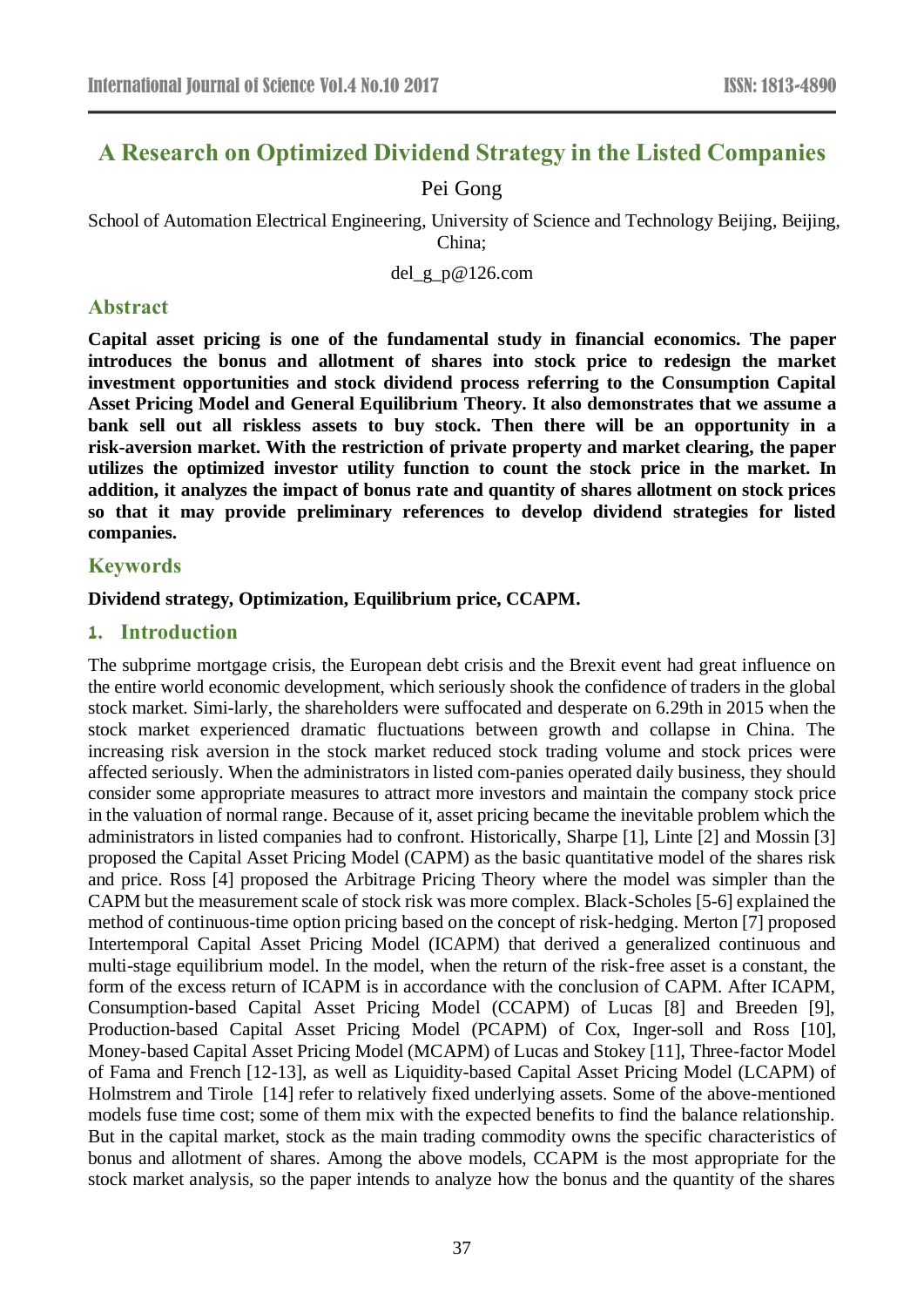allotment impact the stock price based on the CCAPM to offer the references for the companies' decision makers on the characteristics of stock and the fac-tors of bonus and allotment of shares.

#### **2. The Model**

CCAPM stands for Consumption-based Capital Asset Pricing Model. The CCAPM factors in consumption as a means of understanding and calculating an [expected return](https://en.wikipedia.org/wiki/Expected_return) on investment. The CCAPM implies that the expected [risk premium](https://en.wikipedia.org/wiki/Risk_premium) on a risky asset, defined as the expected return on a risky asset less the risk free return, is proportional to the covariance of its return and consumption in the period of the return. It has become an important part of modern macroeconomics and finance and is one of the main achievements in the field of economics. The CCAPM establishes an expected utility function in which the consumer's relative risk aversion factor indicates their risk tolerance. As we know, the goal of the consumers is to maximize expected present discounted value in their life, for which the consumers need design the proportion of consumption and securities investment in the period of the return. In addition, the CCAPM may set different utility functions to describe the behavior of consumers. In it, the equilibrium price of assets, expected excess return and risk levels can be evaluated under some constrains such as the private property and market regulations.

The Arrow-Debreu General Equilibrium Theory tells us rational investors pursue the optimistic allocation of resources of space and time in the market activities. As long as all rational investors estimate the possible opportunity of profit and loss, they will reach a consensus. In this case, each of them will achieves the optimistic allocation of resources when the market is general equilibrium. Also, the equilibrium price can be calculated when the market is clearing.

The paper cites the framework ideas of Consumption Capital Asset Pricing Model and General Equilibrium Theory. We assume there are only the risky stock and the riskless bond (the term 'bond' is the one traditionally used to describe the riskless security) in the general discrete market models. The introduction mentions the current traders are lack of the confidence in the market, so we suppose that all traders have risk-aversion preference in the model, the utility function  $U(\cdot)$  denoted their process of trading. The traders through the opportunity which can short-selling the riskless bond and buy the risky stock to earn expected excess return, they have the same expected profits are finite in the market and only trade at the discrete time regardless of the costs. In addition, we define the number of risk assets is fixed as constant M. The bond interest rate is  $r (r > 0)$  and the supply of bonds is perfectly elastic. It is that the behavior of traders will not have an impact on bonds price. Assuming by that the process of stock dividends subject to the following

$$
D_t = \alpha_t P_t + \beta P_{t+1} \quad (0 < \alpha_t < 1) \tag{1}
$$

In Equation (1),  $P_i$  stands for the stock price.  $D_i$  is a sequence of random variables concerning about the bonus distribution  $\alpha_i P_i$  and the allotment of shares  $\beta P_{i+1}$ . The model implies that traders receive the bonus as well as shares at time  $t$ , and then trade shares at time  $t+1$ . In the  $\alpha_t P_t$  part, to make bonus distribution obvious,  $\alpha_i$  is separated into  $\tau$  and  $(P_{i+1}-P_i)/P_i$ , formulizing  $\alpha_i = \tau(P_{i+1}-P_i)/P_i$  is the rate of return at time t and  $\tau$  (0 <  $\tau$  < 1) is a constant as the bonus factor.  $\alpha_i P_i$  is vary according to the changes of the rate of return  $(P_{t+1} - P_t)/P_t$ . Moreover, in the  $\beta P_{t+1}$  part,  $\beta (\beta > 0)$  is a fixed constant standing for the allotment factor that decides the new shares distribution. Company information is fully disclosed, which means the company's profit and loss are shown in the stock price thoroughly.

We write Equation (1) at time  $t = 1, 2, \dots, T+1$ , respectively as following:

$$
D_1 = -\tau P_1 + (\tau + \beta) P_2
$$
  
\n
$$
D_2 = -\tau (1 + \beta) P_2 + (1 + \beta)(\tau + \beta) P_3
$$
  
\n
$$
\vdots
$$
  
\n
$$
D_{T+1} = -\tau (1 + \beta)^T P_{T+1} + (1 + \beta)^T (\tau + \beta) P_{T+2}
$$
\n(2)

The number of traders is  $h_i$  at t time, which is a random variable. We denote  $\eta_i = 1/h_i$ ,  $(\eta_i, h_i > 0)$  for easy calculation purpose.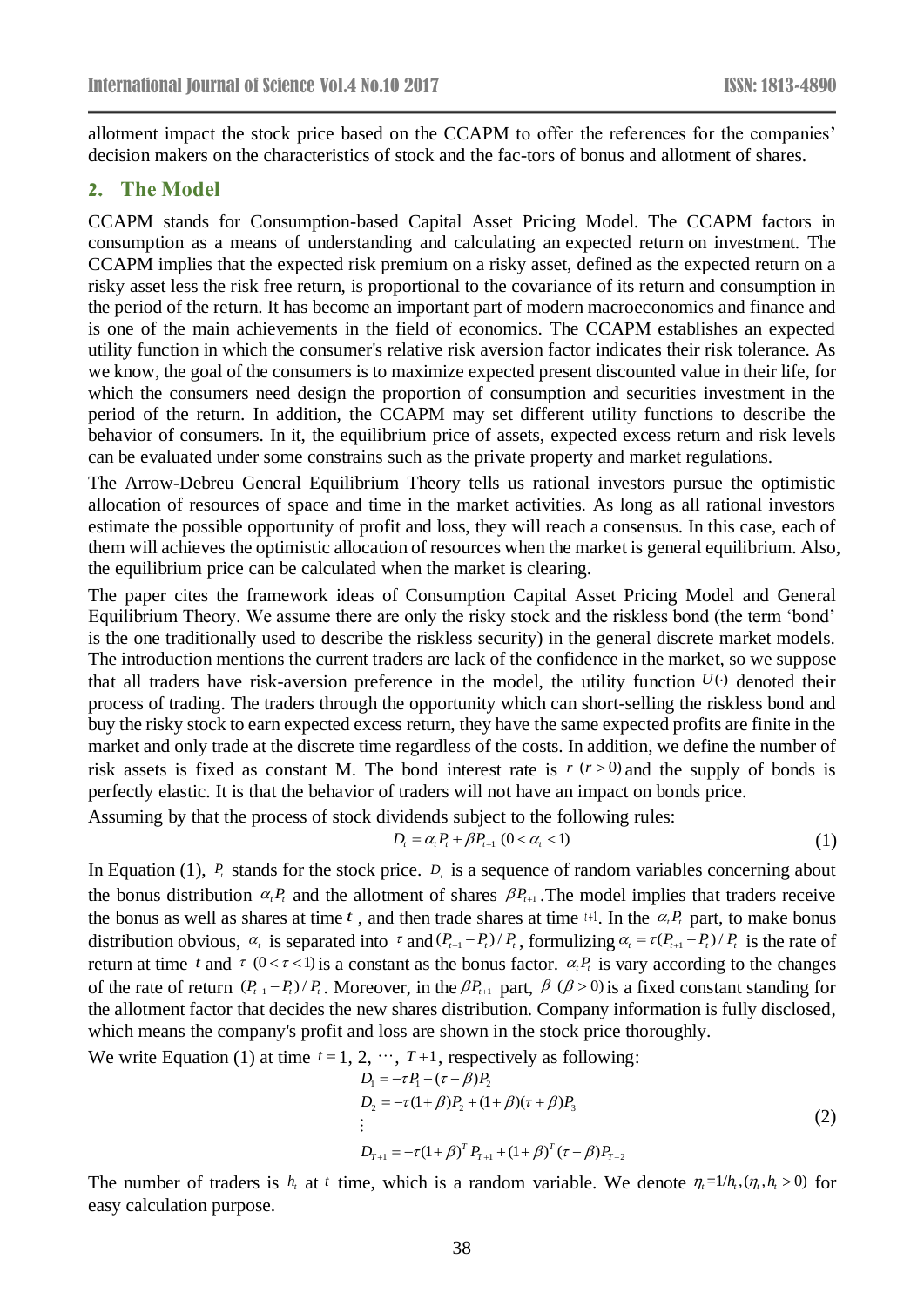Now, we suppose the market is the probability space  $\{\Omega, F, P\}$ , which has no arbitrage and is complete, the completeness impose the traders know the entire history information about the price and dividend. Let  $F_t$  be the information of traders which is defined as  $F_t = \sigma\{P_t, D_t / \tau \le t\} \subset F$ .  $E_t(\cdot)$  represents the calculation of the conditional expectation of  $F_t$ .

As we know, the traders are lack of the confidence in the current market, so we suppose that the utility function  $U(\cdot)$  which implies the traders in this model are risk averse is strictly increasing and strictly concave. In the meanwhile, the traders are different in the risk tolerance  $\phi_i$ . The expected return of *ith* trader at time *t* can be written as:

$$
E_{t}[u(\omega_{i,t+1})] = E_{t}(-\exp(-\frac{\omega_{i,t+1}}{\phi_{i}}))
$$
\n(3)

#### **3. The Equilibrium**

In order to obtain market equilibrium, the trading strategies are required as self-financing, which implies that every change in the value result entirely from net gains (or losses) realised on the investments. We describe the investment opportunity firstly, the initial wealth of every traders is assumed as zero as well as he finances by selling his all bonds to purchase one unit of the stock. we set the undiscounted cash flows of the portfolio as  $\Phi_t$ , so at time  $t+1$ , there is:

$$
\Phi_{t+1} = P_{t+1} + D_{t+1} - P_t(1+r) \n= \hat{e}_{\Phi,t} + v_{\Phi,t}
$$
\n(4)

where  $\hat{e}_{\Phi,t} = E_t[\Phi_{t+1}]$  stands for the conditional expectation of the excess return at time t,  $v_{\varphi,t} = \Phi_{t+1} - \hat{e}_{\varphi,t}$  is the residual variance (The "residual" means the gap between the actual payment of the company and expected payment in the market model at a certain period, so the residual variance measures the reflection of the company to the uncertain events). Hereby, we assume  $v_{\varphi,t}$  is the normal distribution and the variance  $Var_t(v_{\varphi_{t+1}}) = \sigma_v^2$  is irrelevant to the time t.

Then we are to solve the profit maximization of the *ith* trader:

$$
\max_{\lambda_{i,t}} E_t(-\exp(-\frac{\omega_{i,t+1}}{\phi_i})) \tag{5}
$$

The constraint condition is:

$$
\omega_{i,t+1} = (1+r)\omega_{i,t} + \lambda_{i,t}\hat{e}_{\Phi,t} + \lambda_{i,t}v_{\Phi,t}
$$
\n
$$
\tag{6}
$$

 $\lambda_{i,i}$  in the above formula illustrates the shareholdings of the *ith* trader.

$$
E_{t}(-\exp(-\frac{\omega_{i,t+1}}{\phi_{i}}))
$$
\n
$$
=(-e^{-\frac{(1+r)\omega_{i,t}}{\phi_{i}}})(-e^{-\frac{\lambda_{i,t}\hat{e}_{\Phi_{i}}}{\phi_{i}}})\cdot E_{t}(-e^{-\frac{\lambda_{i,t}}{\phi_{i}}\nu_{\Phi_{i}}})
$$
\n
$$
=(-e^{-\frac{(1+r)\omega_{i,t}}{\phi_{i}}})(-e^{-\frac{\lambda_{i,t}\hat{e}_{\Phi_{i}}}{\phi_{i}}})\cdot E_{t}(e^{-\frac{i(i\frac{\lambda_{i,t}}{\phi_{\Phi_{i}}}\nu_{\Phi_{i}})}{\phi_{i}}})
$$
\n
$$
=-e^{-\frac{(1+r)\omega_{i,t}-\lambda_{i,t}\hat{e}_{\Phi_{i}}}{\phi_{i}}+\frac{1}{2}\sigma_{v}^{2}\frac{\lambda_{i,t}^{2}}{\phi_{i}^{2}}}
$$

Therefore, calculate the optimized problem as following:

$$
\min_{\lambda_{i,j}} e^{-\frac{\lambda_{i,j}\hat{e}_{\Phi,i}}{\phi_i} + \frac{1}{2}\sigma_v^2 \frac{\lambda_{i,j}^2}{\phi_i^2}}
$$
(7)

Then the optimal investment strategy is:

$$
\lambda_{i,t} = \frac{\phi_i \hat{e}_{\Phi,t}}{\sigma_v^2} \tag{8}
$$

Because the number of the traders is  $\eta_t = 1/h_t$ , the market clearing condition is equivalent to: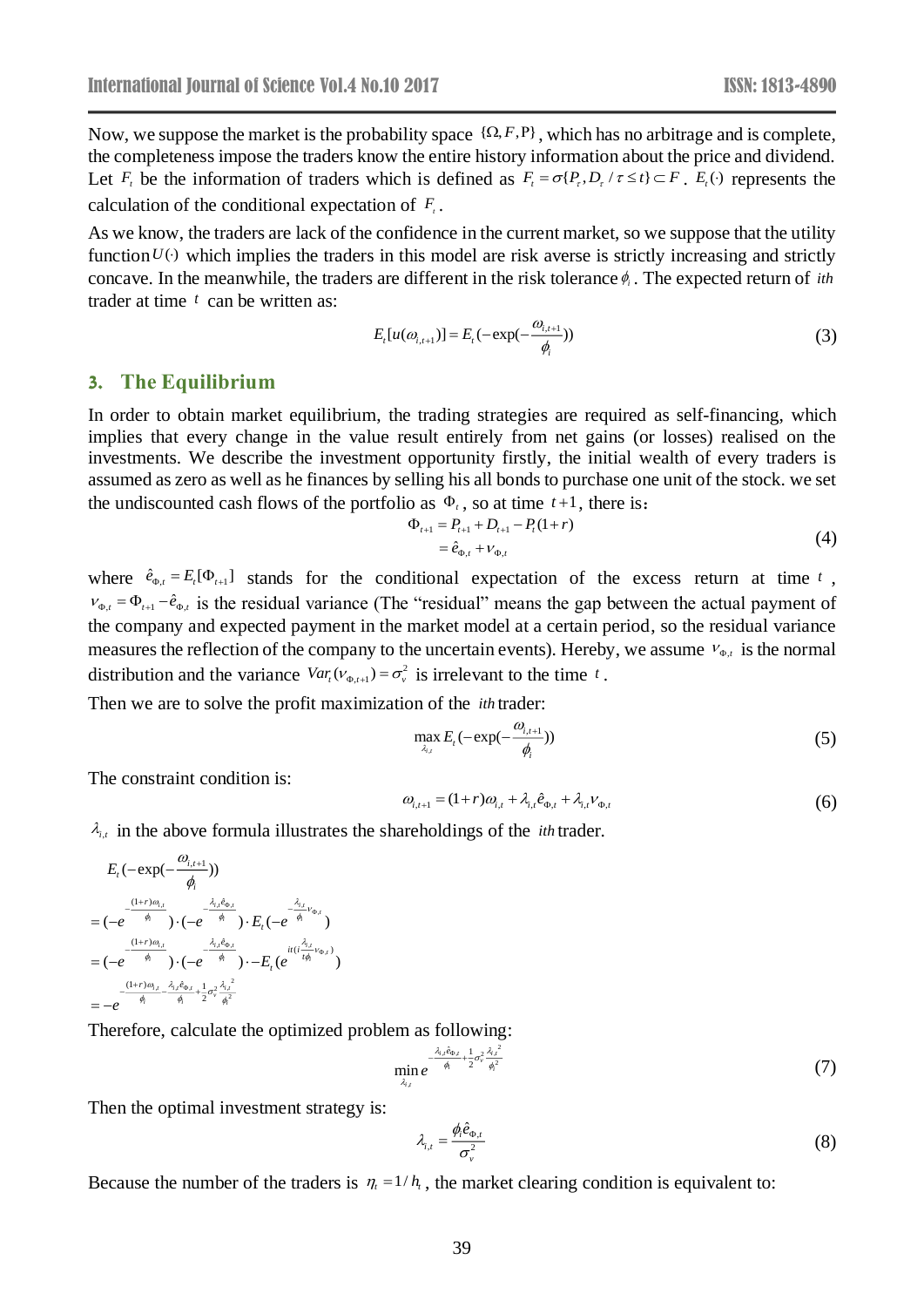$$
\sum_{i=1}^{h_i} \lambda_{i,t} = M \tag{9}
$$

Combine Equations (8) (9), we obtain:

$$
\sum_{i=1}^{h_i} \frac{\phi_i \hat{e}_{\Phi,t}}{\sigma_v^2} = M \tag{10}
$$

In order to recognize the relation between the factors, we use the average degree of risk tolerance constant  $\phi$  instead of the personality risk tolerance  $\phi_i$ . Under the circumstance there may be a little loss. We will discuss it later  $\phi_i = \phi(h_i)$  will change along with the number of shareholders. so we have:

$$
\hat{e}_{\Phi,t} = \frac{\sigma_v^2 M}{h_t \phi} \tag{11}
$$

Remark 1. Equation (11) is shown that the expected return  $\hat{e}_{\varphi}$ ,  $\hat{e}_{\varphi,\iota}$  is inversely proportional with the current average degree of risk tolerance  $\phi$ , is inversely proportional with the quantity of temporary shareholders and is directly proportional with supply of the shares in the market.

Remark 2. While the number of shareholders is increasing, the impact of the shareholders' behavior on the equilibrium expected return is reducing. In other words, the impact of an individual stock trading behavior on the market price is reducing.

The main results are represented by Theorem 1.

Theorem 1. In the framework of model, we can find the equilibrium price *Pt* , such that:

$$
P_t = -\frac{\sigma_v^2 M}{(1-r)\phi} (\sum_{j=0}^{\infty} x_{t+j} \eta_{t+j+1} + \eta_t)
$$

Where the  $x_{t+j}$  is a polynomial about  $\tau$  and  $\beta$ . Furthermore, the number of traders is related to the bonus factor  $\tau$  and the allotment factor  $\beta$ , which satisfy the following condition:

$$
\lim_{j\to\infty}\frac{\eta_{t+j+1}}{\eta_{t+j}} < \frac{\tau(1+\beta)}{\tau+\beta}
$$

Proof: See Appendix A.

Corollary 1. When the growth rate of traders is the constant  $\alpha$ , which can be written as  $\eta_{i+j+1}/\eta_{i+j} = \alpha$ . Then we have:

- If  $\frac{\alpha p}{1-\alpha+\beta} < \tau < 1$  $\frac{\alpha\beta}{-\alpha+\beta}$  <  $\tau$  < 1 and  $\alpha$  > 0, *P<sub>t</sub>* increases along with the reduction of the bonus factor  $\tau$ .
- If  $\beta < \frac{\tau(1-\alpha)}{\alpha \tau}$  $\leq \frac{i(1-a)}{a-7}$  and  $a < 0$ ,  $P_i$  increases along with the reduction of the allotment factor  $\beta$ .

Proof: we assume that the growth rate of the traders is  $\lim_{j\to\infty} \eta_{i+j+1}/\eta_{i+j} = \alpha$ ,  $(\alpha > 0)$ . Thus, we have:  $\alpha < \tau(1+\beta)/(\tau+\beta)$  (12)

Converting Equation (12) to the expression of bonus factor  $\tau$  and allotment factor  $\beta$ , such that :

$$
\frac{\alpha\beta}{1-\alpha+\beta} < \tau < 1 \text{ and } \beta < \frac{\tau(1-\alpha)}{\alpha-\tau}
$$

First, we try to find how does the bonus factor  $\tau$  impact on  $P_t$ :

$$
\frac{\partial P_t}{\partial \tau} = \frac{\sigma_v^2 M}{(1-r)\phi} \sum_{i=0}^{\infty} \frac{\partial (-x_{t+i})}{\partial \tau} \eta_{t+i+1} + \eta_t
$$
  
= 
$$
\frac{\sigma_v^2 M}{(1-r)\phi} \left[ \sum_{k=0}^{\infty} \frac{\partial (-x_{t+2k})}{\partial \tau} \eta_{t+2k+1} - \sum_{k=0}^{\infty} \frac{\partial (-x_{t+2k-1})}{\partial \tau} \eta_{t+2k} \right]
$$

From Appendix A, we know:

$$
-x_{t+2k} = \frac{(1+\beta)^{t+2k-1}}{(1+r)}[(\tau(1+\beta)-1)x_{t+2k-1} - (\tau+\beta)x_{t+2k-2}]
$$
 So, we get: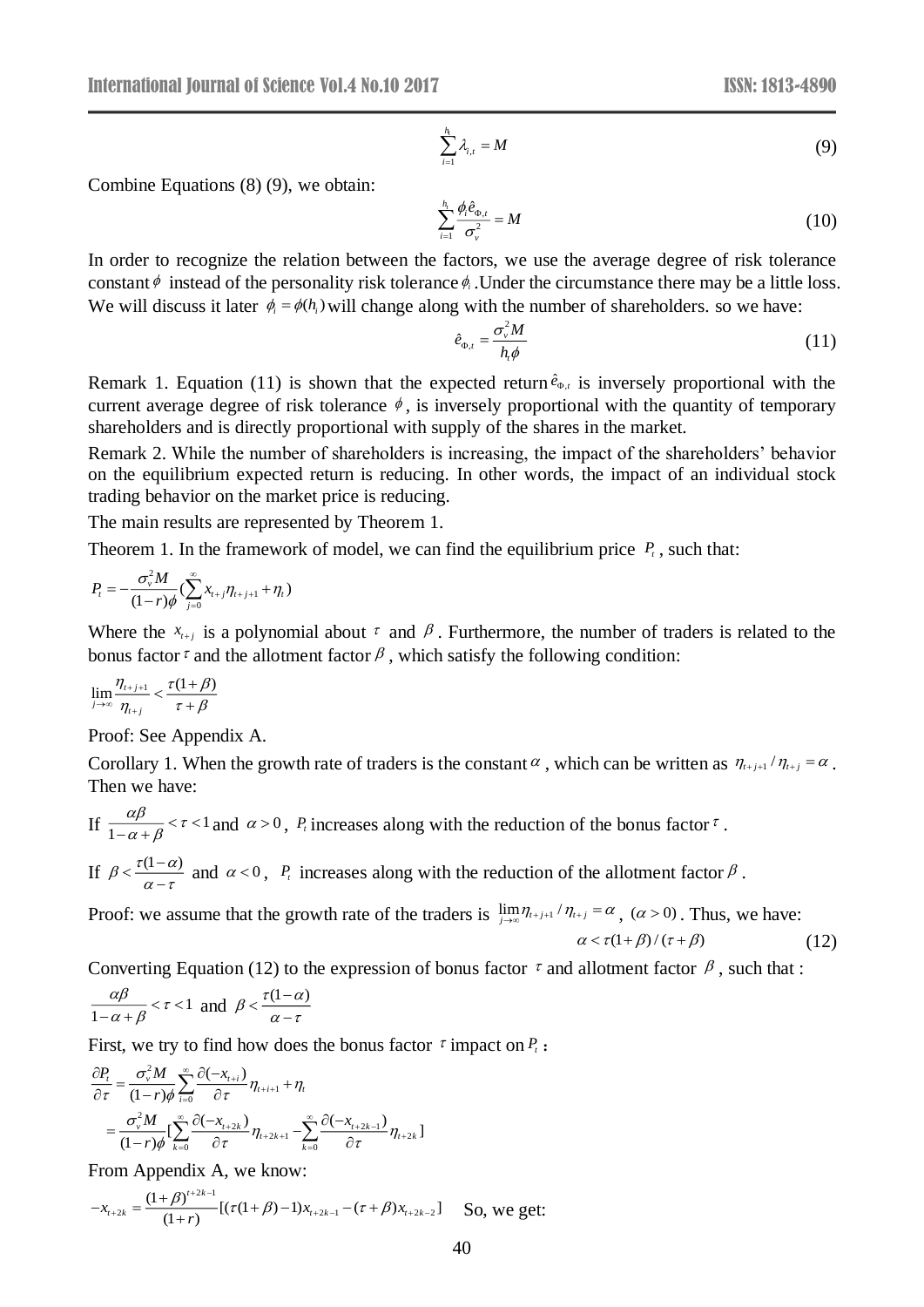$2k - 1$  $\frac{\partial (-x_{t+2k})}{\partial (-x_{t+2k-1})} = (1+r)^{-1}(1-\tau(1+\beta)^{t+2k})$  $\frac{\partial (-x_{t+2k})}{\partial (-x_{t+2k-1})} = (1+r)^{-1} (1-\tau(1+\beta)^{t+2k}).$ *t k*  $+2\kappa-$ 

When  $k \to \infty$ , the above equation becomes:

 $2k' = \lim_{h \to 0} (1 + h)^{-1} (1 - \pi (1 + h)^{t+2})$  $2k - 1$  $\lim_{k\to\infty}\frac{\partial(-x_{t+2k})}{\partial(-x_{t+2k-1})}=\lim_{k\to\infty}(1+r)^{-1}(1-\tau(1+\beta)^{t+2k})$  $t+2k$  =  $lim(1+n)^{-1}(1-n)$  *(1)*  $\tau$  $\int_{k \to \infty}^k C(-x_{t+2k-1})$  k  $\frac{f(x_{r+2k})}{f(x_{r+2k-1})} = \lim_{k \to \infty} (1+r)^{-1} (1-\tau(1+\beta))^{t+1}$  $\rightarrow \infty$   $\cap$   $\leftarrow$   $\Gamma$   $\longrightarrow$   $\infty$  $+2k \frac{\partial(-x_{t+2k})}{\partial(-x_{t+2k-1})} = \lim_{k\to\infty}(1+r)^{-1}(1-\tau(1+r))$ 

Because  $\frac{n+2}{n}$ 2 k + 1  $t_{t+2k}$  1 *t k*  $\eta$  $\eta_{t+2k+1}$   $\alpha$  $\frac{f^{2k}}{g} = \frac{1}{\alpha}$ , so we have:  $+2k+$ 

 $2k$   $\frac{1}{2}$   $11+2$  $2k-1$   $1 + 2k+1$  $\lim \frac{\partial (-x_{t+2k})}{\partial (-x_{t+2k})}$  $(-x_{t+2k-1})$  $t+2k$   $\prime$   $\prime$   $t+2k$  $\int_{k \to \infty}^k C(-x_{t+2k-1})$   $\eta_{t+2k}$ *x x*  $\eta$  $\eta$  $+2k$ ,  $11$  $\rightarrow \infty$   $C(-x_{t+2k-1})$   $\eta_{t+2k+1}$  $\frac{\partial(-x_{t+2k})}{\partial(-x_{t+2k-1})} <$ 

So we know  $\frac{\partial P_t}{\partial \tau} < 0$ τ  $\frac{\partial P_t}{\partial \tau}$  < 0 is permanent establishment.

Therefore, when  $\frac{\Delta \mu}{1 - \alpha + \beta} < \tau < 1$  $\frac{\alpha\beta}{-\alpha+\beta}$  <  $\tau$  < 1 and  $\alpha > 0$ ,  $P_t$  grows along with the decrease of  $\tau$ .

Similarly, we can get the following conclusion:

when  $\beta < \frac{\tau(1-\alpha)}{\alpha - \tau}$  $\leq \frac{f(t-a)}{s-a}$  and  $\alpha < 0$ ,  $P_t$  increases along with the reduction of  $\beta$ .

Corollary 2. Expected excess return is reduced with the growth of traders.

Proof: we assume the numbers of the shareholders are  $h_1$  and  $h_2$ , respectively and achieve the expected excess return in each condition based on Equation (11) is:

$$
\hat{e}_{\Phi,t}(h_1) = \sigma_v^2 M / \sum_{i=1}^{h_1} \phi_i
$$
 and  $\hat{e}_{\Phi,t}(h_2) = \sigma_v^2 M / \sum_{i=1}^{h_2} \phi_i$ 

Consequently, we denote the difference between the expected excess return in the above two conditions as the liquidity premium  $LP(h_1, h_2)$  between the number of shareholders  $h_1$  and the number of shareholders  $h_2$ .

$$
LP(h_1, h_2) = \hat{e}_{\Phi, t}(h_1) - \hat{e}_{\Phi, t}(h_2)
$$

So  $LP(h_1, h_2) = \sigma_v^2 M(1/\sum_{i=1}^{n_1} \phi_i - 1/\sum_{i=1}^{n_2} \phi_i)$ *h h*  $LP(h_{\!\scriptscriptstyle 1}, h_{\!\scriptscriptstyle 2}) = \sigma_{\scriptscriptstyle \rm v}^2 M(1/\sum_{\scriptscriptstyle i=1}^{} \pmb{\phi}_{\scriptscriptstyle i} -\!1/\sum_{\scriptscriptstyle i=1}^{} \pmb{\phi}_{\scriptscriptstyle i}$ 

It signifies the expected excess return decreases along with the growth of traders.

# **4. Conclusion**

 $\frac{2s}{x_{r+2k-1}} = (1+r)^{-1}(1-r(1+\beta)^{r+2s})$ .<br>  $k \to \infty$ , the above equation becomes:<br>  $k \to \infty$ , the above equation becomes:<br>  $\frac{x_{r+2k-1}}{x_{r+2k-1}} = \lim_{k \to \infty} (1+r)^{-1}(1-r(1+\beta)^{r+2})$ <br>  $\approx \frac{m_{2k}}{n_{r+2k-1}} = \frac{1}{\alpha}$ , so we have:<br> In the study we have characterized the optimized dividend strategies citing the ideas of CCAPM and General Equilibrium Theory to redesign market investment opportunities and stock dividend process. Then we calculate the bonus factor  $\tau$  and the allotment factor  $\beta$  related to the number of traders and the stock price. The model indicates that in order to solve the dilemma in dividend choices the company administrators who make decision on how are the bonus and dividends distributed. On the contrary, most of administrators in the company considers the expected profits and financial budget by the Artificial Intelligence (AI) and Moving average method (MA) in a general dividend strategy. However, dividend strategies should be vary from time to time rather than there is only one general dividend strategy, the first of which impact on the internal price of the stocks at any time in some extent. The paper finds that when the growth rate of traders is satisfied the particular condition, the expected stock price is reverse fluctuated along with the bonus factor and the allotment factor, as long as the traders of risk-aversion generating the market recession. The listed companies can determine what dividend strategies should be adopted, keeping it the healthy growth so as to appeal the excess returns.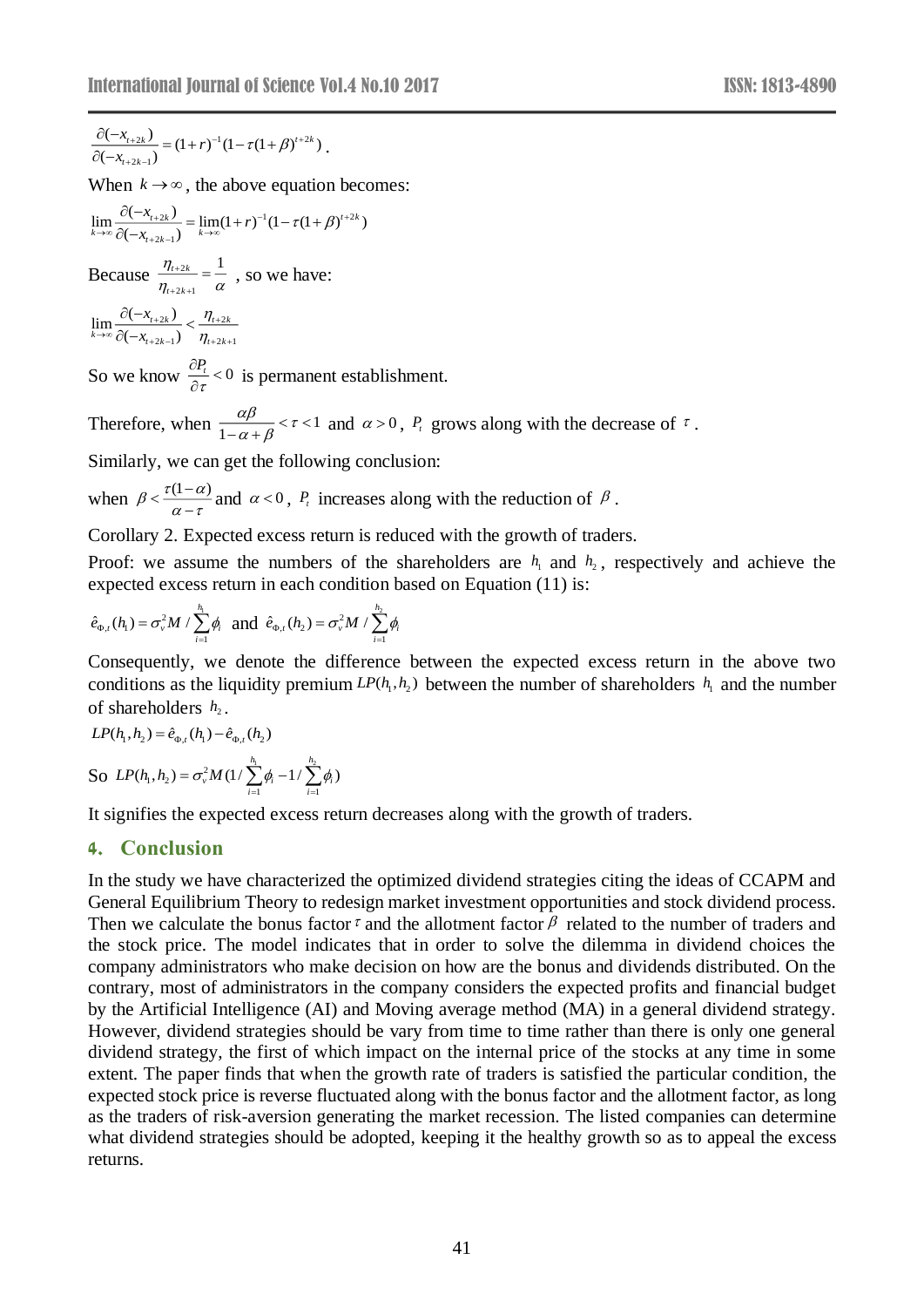#### **5. Appendix A**

Proof of Theorem 1. When the market equilibrium, we can get the stock price  $P_t$  is:

$$
P_{t} = (1+r)^{-1} [E_{t} (P_{t+1} + D_{t+1}) - \frac{\sigma_{v}^{2} M}{h_{t} \phi}]
$$
  
=  $(1+r)^{-1} [E_{t} (P_{t+1} + D_{t+1}) - \frac{\sigma_{v}^{2} M \eta_{t}}{\phi}]$  (13)

Taking the process of stock dividends into Equation (13), we achieve:  $P_t = (1+r)^{-1}[(1-\tau(1+\beta)')E_tP_{t+1}]$ 

$$
+(\tau+\beta)(1+\beta)^{t} E_{t}P_{t+2}-\frac{\sigma_{v}^{2}M\eta_{t}}{\phi}]
$$

We denote:

 $(1+r)^{-1}(1-\tau(1+\beta)^t) = m_t$ ,  $(1+r)^{-1}(\tau+\beta)(1+\beta)^{t}=n_{t}$ ,  $(1+r)^{-1} = A$ ,  $\frac{\sigma_v^2 M}{4} = B$  $\overline{\phi}$  =

Then we can rewritten  $P_t$  is:

$$
P_{t} = m_{t} E_{t} P_{t+1} + n_{t} E_{t} P_{t+2} - AB \eta_{t}
$$
\n(14)

By the iterative method, we get:

$$
P_{t+1} = m_{t+1} E_{t+1} P_{t+2} + n_{t+1} E_{t+1} P_{t+3} - A B \eta_{t+1}
$$
\n(15)

$$
P_{t+2} = m_{t+2} E_{t+2} P_{t+3} + n_{t+2} E_{t+2} P_{t+4} - AB \eta_{t+2} \tag{16}
$$

Taking Equations (15) (16) into Equation (14), according to conditional expectation smoothness, we get:

$$
P_{t} = [m_{t+2}(m_{t}m_{t+1} + n_{t}) + m_{t}n_{t+1}]E_{t}P_{t+3} +
$$
  
\n
$$
(m_{t}m_{t+1} + n_{t})n_{t+2}E_{t}P_{t+4}
$$
  
\n
$$
-AB[(m_{t}m_{t+1} + n_{t})\eta_{t+2} + m_{t}\eta_{t+1} + \eta_{t}]
$$
\n(17)

Then we denote the r.v.  $(x_{i+j})$ ,  $(y_{i+j})$ ,  $(z_{i+j})$  substitute for the r.v.  $(m_i)$ ,  $(n_i)$ , the initial condition is  $x_t = m_t$ ,  $y_t = n_t$ ,  $z_t = 1$ , at the time  $t + i$ , we have:

$$
x_{t+i} = m_{t+i} x_{t+i-1} + y_{t+i-1}
$$
  
\n
$$
y_{t+i} = n_{t+i} x_{t+i-1}
$$
  
\n
$$
z_{t+i} = x_{t+i-1}
$$
\n(18)

Next we can rewritten Equation (17) as:

 $_{1}E_{t}P_{t+i+1} - AB(\sum_{i=0}^{i-1}x_{t+j}\eta_{t+j+1} + \eta_{t})$  $t^{t}$   $\frac{t^{t}}{t^{t}}$   $\frac{t^{t}}{t^{t}}$   $\frac{t^{t}}{t^{t}}$   $\frac{t^{t}}{t^{t}}$   $\frac{t^{t}}{t^{t}}$   $\frac{t^{t}}{t^{t}}$   $\frac{t^{t}}{t^{t}}$   $\frac{t^{t}}{t^{t}}$   $\frac{t^{t}}{t^{t}}$   $\frac{t^{t}}{t^{t}}$   $\frac{t^{t}}{t^{t}}$   $\frac{t^{t}}{t^{t}}$   $\frac{t^{t}}{t^{t}}$   $\frac{t^{t}}{t^{t}}$   $\frac{$  $P_{t} = x_{t+i} E_{t} P_{t+i} + n_{t+i} x_{t+i-1} E_{t} P_{t+i+1} - AB(\sum_{i=1}^{t-1} x_{t+i} \eta_{t+i+1} + \eta_{t+i+1})$  $= x_{i+i} E_i P_{i+i} + n_{i+i} x_{i+i-1} E_i P_{i+i+1} - AB(\sum_{j=0}^n x_{i+j} \eta_{i+j+1} + \eta_i)$  When time  $i \to \infty$ , we generally consider the expected return approaches to zero in the markets. Hence, as  $i \rightarrow \infty$  $\lim_{i \to \infty} x_{t+i} E_t P_{t+i} = 0$ ,  $\lim_{i \to \infty} y_{t+i} E_t P_{t+i+2} = 0$ ,

$$
P_{t} = -AB(\sum_{j=0}^{\infty} x_{t+j} \eta_{t+j+1} + \eta_{t})
$$
\n(19)

By Equation (18), we have:

$$
x_{i+j} = m_{i+j}x_{i+j-1} + n_{i+j-1}x_{i+j-2}
$$
\n(20)

Similarly, we used the iterative method again, the r.v.  $(x_{i+j})$  is a polynomial about  $\beta$  and  $\tau$ .

From the definition of the equilibrium price  $P_t$ , we know that  $P_t$  is a positive series and convergence. So we have: